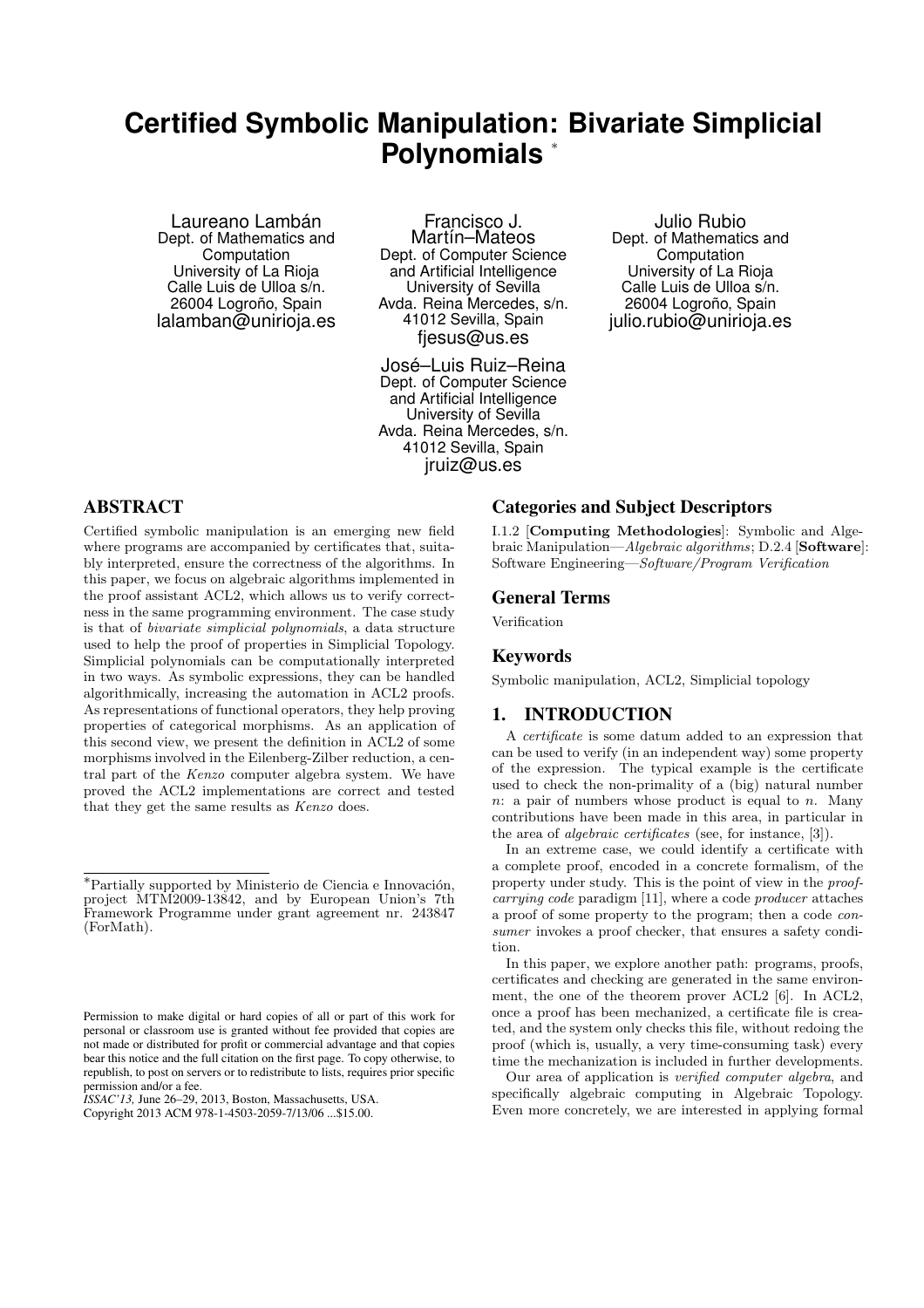methods to specify and analyze the behavior of Kenzo [5], a program to compute in Homological Algebra and Simplicial Topology. Kenzo is a Common Lisp program, created by F. Sergeraert, that can deal with infinite dimensional spaces, and is able to compute results that cannot be determined by any other means (theoretical or computational). In [13] a theorem corrected thanks to Kenzo is presented, together with other results computed with Kenzo which seem out of reach for any other method.

Due to these Kenzo features, a project was launched some years ago to formally study its correctness, trying to give to Kenzo results an status as close as possible to standard mathematical properties. To this aim, different methods and tools have been used. For instance, the proof assistants Isabelle and Coq have been used to model important algorithms appearing in Kenzo [2, 4].

Both Isabelle/HOL and Coq are very powerful tools (in particular, both are based on higher-order logic), but they are far from the Kenzo programming language: Common Lisp. So it is natural to use ACL2, a theorem prover intimately linked to this language. Even if ACL2 is not suitable to model all Kenzo features (Kenzo uses higher-order functional programming, while ACL2 is a first-order tool; this explains the role of Isabelle/HOL and Coq in the global project), it is superior to any other tool to formalize the actual Kenzo source code (for an example of such a formalization, see [9]).

In this area of ACL2 applications to Algebraic and Simplicial Topology, several contributions have been already made [1, 7, 9]. Our last development is a complete ACL2 proof of the so-called Eilenberg-Zilber theorem [8]. This is a central theorem in Computational Algebraic Topology. This fundamental aspect of Eilenberg-Zilber is reflected in its computational counterpart: experimental studies of Kenzo log files showed that most of the running time is devoted to Eilenberg-Zilber computations (and more concretely to the computation of the morphism which will be called Shih later). Thus, giving a mechanized proof of it seems a good challenge to demonstrate the usability of this kind of formal methods in computer algebra verification.

The formal proof of the Eilenberg-Zilber Theorem needed around 13000 lines of ACL2 code (326 definitions and 1368 lemmas and theorems whitout the generic development of polynomials and basic arithmetic properties), so being quite a big endeavour. In this paper, instead of explaining the main lines of the proof, we focus on some technical achivements, that we consider can be more interesting for a wider audience in symbolic computation. Specifically, we introduce the notion of bivariate simplicial polynomial, a data structure instrumental to getting a greater automation in the mechanized proofs. Let us remark that, when choosing the data structure representations, we have followed the most natural ideas (emulating, to a certain extent, the Kenzo way of working), guessing that they will produce the easiest proofs. Our data structures are inspired by those of Kenzo, but adapting them to the constraints imposed by ACL2. For instance, when in Kenzo an array is chosen to represent an entity, our ACL2 version would be a list.

In addition, simplicial polynomials can be executed, giving an experimental flavour to the deductive standard machinery, and can be evaluated (on concrete topological spaces), allowing an automated testing for some parts of the Kenzo system. To illustrate the way of working in ACL2, we chose

an operation on simplicial polynomials called derivative, essential to define and prove properties about the abovementioned Shih morphism.

The organization of the paper is as follows. Next section is devoted to state the mathematical problem, while Section 3 deals with the description of the ring of bivariate simplicial polynomials. We explain the notion of derivative in Section 4. Experimental results and computational aspects are presented in Section 5. The paper ends with conclusions and the bibliography.

## 2. MATHEMATICAL CONCEPTS AND APPLICATIONS

In this section, we introduce briefly the mathematical notions needed to understand the rest of the paper (for details and context about Simplicial Topology, see [10]).

DEFINITION 1. A simplicial set  $K$  is a graded set  ${K_n}_{n\in\mathbb{N}}$  together with functions:

| $\partial_i^n: K_n \to K_{n-1},$ | n>0,        | $i=0,\ldots,n,$ |
|----------------------------------|-------------|-----------------|
| $\eta_i^n: K_n \to K_{n+1},$     | $n\geq 0$ , | $i=0,\ldots,n,$ |

subject to the following equations:

|     | (1) $\partial_i^{n-1} \partial_j^n$ | $=$ | $\partial_i^{n-1}\partial_{i+1}^n$ | if | $i \geq j$ , |
|-----|-------------------------------------|-----|------------------------------------|----|--------------|
| (2) | $\eta_i^{n+1}\eta_j^n$              |     | $=$ $\eta_{j+1}^{n+1} \eta_i^n$    | if | $i\leq j$ ,  |
| (3) | $\partial_i^{n+1} \eta_j^n$         | $=$ | $\eta_{j-1}^{n-1}\partial_i^n$     | if | $i < j$ ,    |
| (4) | $\partial_i^{n+1} \eta_j^n$         | $=$ | $\eta_i^{n-1}\partial_{i-1}^n$     | if | $i > j + 1,$ |
| (5) | $\partial_i^{n+1} \eta_i^n$         | $=$ | $\partial_{i+1}^{n+1}\eta_i^n$     |    | $=$ $id^n$ , |

The elements of  $K_n$  are called simplices of *dimension* n, or simply *n-simplices*. The functions  $\partial$  and  $\eta$  are called face and degeneracy operators, respectively. A simplex  $x$  is called *degenerate* if it can be written as  $x = \eta_i y$  for some index i and some simplex  $y^1$ . Otherwise, it is called nondegenerate. The set of non-degenerate n-simplices of  $K$  is denoted by  $K_n^{ND}$ .

With any simplicial set  $K$  we can associate an algebraic structure  $C(K)$ , a chain complex, in such a way that the homology of K is exactly the homology of  $C(K)$ :

DEFINITION 2.  $A$  chain complex is a family of pairs  $C := \{ (C_n, d_n) \}_{n \in \mathbb{Z}}$  where each  $C_n$  is an abelian group, and each  $d_n$  is a homomorphism from  $C_n$  to  $C_{n-1}$  such that the boundary condition holds:  $d_n \circ d_{n+1} = 0$ .

 $[G$ iven a chain complex  $C$ , the boundary condition implies Im  $d_{n+1} \subseteq \text{Ker } d_n$ ; then the *homology groups* of C are welldefined:  $H_n(C) = \text{Ker } d_n / \text{Im } d_{n+1}$ . These homology groups are the objects Kenzo finally computes.]

Let K be a simplicial set. For each  $n \in \mathbb{N}$ , let us consider  $\mathbb{Z}[K_n^{ND}]$ , the free abelian group generated by the nondegenerate *n*-simplices, denoted as  $C_n(K)$ . Then, the elements of such a group are formal linear combinations  $\sum_{j=1}^r \lambda_j x_j$ , where  $\bar{\lambda}_j \in \mathbb{Z}$  and  $x_j \in K_n^{ND}, \forall j = 1, \ldots, r$ . These linear combinations are called *chains of simplices* or, in short, chains.

Now, given  $n > 0$ , we introduce the homomorphism  $d_n: C_n(K) \to C_{n-1}(K)$ , first defining it over each generator, and then extending it by linearity. Given  $x \in K_n^{ND}$ , define  $d_n(x) = \sum_{i=0}^n (-1)^i \partial_i(x)$ , where a term  $\partial_i(x)$  is erased

<sup>&</sup>lt;sup>1</sup>Note that, if the context is clear enough, the superindexes denoting dimension will be skipped.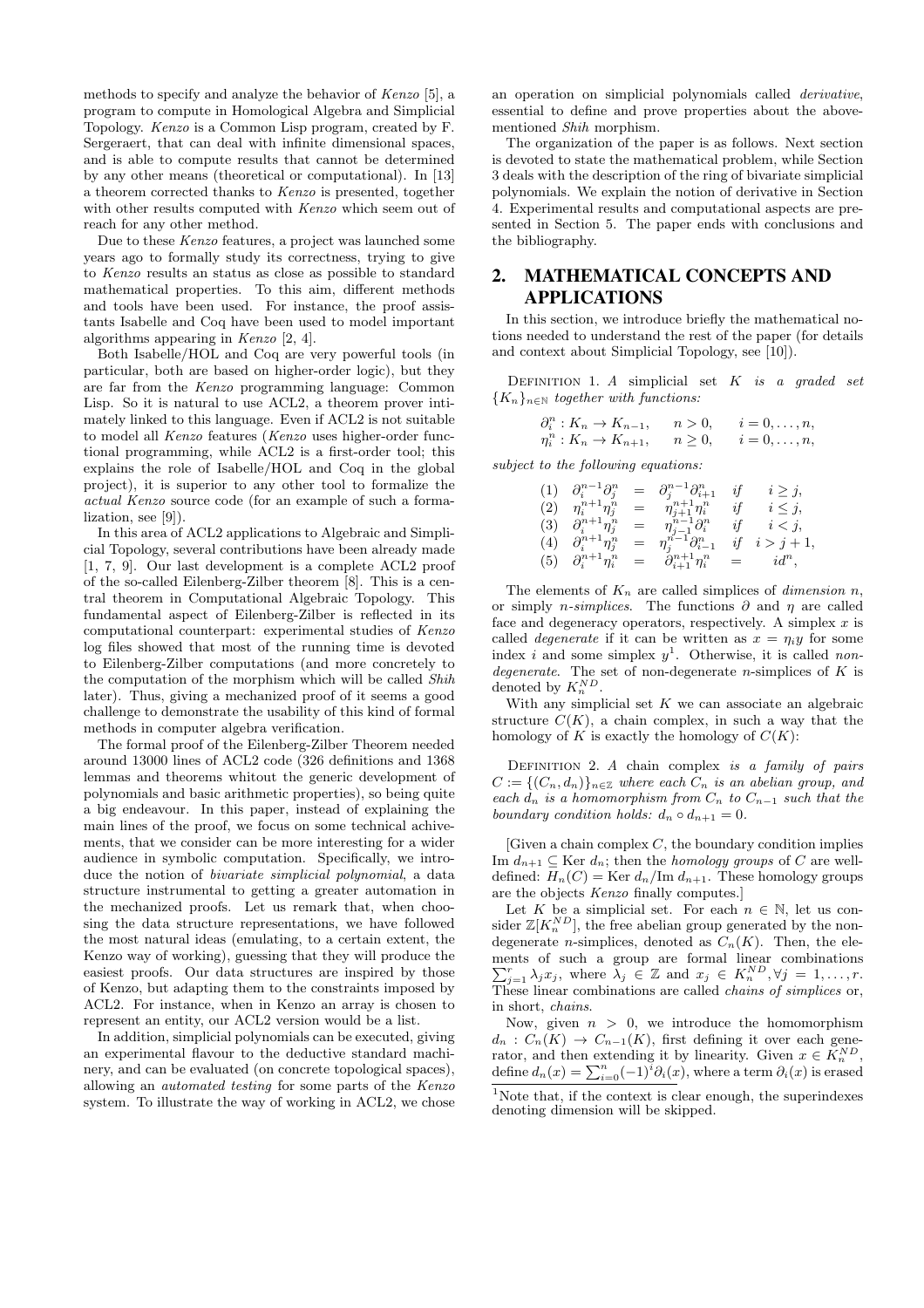when it is degenerate. It can be proved that the equations in the definition of simplicial set imply that  $d_n \circ d_{n+1} = 0$ ,  $\forall n \in \mathbb{N}$ . That is to say, the family  $\{d_n\}_{n\in\mathbb{N}}$  defines a differential (or boundary) homomorphism on the graded group  $\{C_n(K)\}_{n\in\mathbb{N}}$ , and then, the family of pairs  $\{ (C_n(K), d_n) \}_{n \in \mathbb{N}}$  is the *chain complex*<sup>2</sup> associated to the simplicial set  $K$ , denoted by  $C(K)$ .

An alternative definition can be given, by taking as generators all the simplices (degenerate and non-degenerate ones) in each dimension, and with the same expression for differentials:  $\sum_{i=0}^{n}(-1)^{i}\partial_{i}(x)$  (now, it is not necessary to drop out any term). This (bigger) chain complex associated with a simplicial set  $K$  has homology groups canonically isomorphic to those of  $C(K)$ ; more concretely, the so-called Normalization Theorem establishes a reduction between both chain complexes associated with a simplicial set (that reduction was programmed in ACL2 and proved correct in [7]).

DEFINITION 3. Given two chain complexes  $C^1 := \{ (C_n^1, d_n^1) \}_{n \in \mathbb{Z}}$  and  $C^2 := \{ (C_n^2, d_n^2) \}_{n \in \mathbb{Z}}$ , a reduction between them is a triple  $(f, g, h)$  where  $\hat{f}: C^1 \to C^2$  and  $g\,:\,C^2\,\rightarrow\,C^1$  are chain morphisms (that is to say, they are families of homomorphisms  $f_n$  :  $C_n^1$   $\rightarrow$   $C_n^2$  and  $g_n$  :  $C_n^2$   $\rightarrow$   $C_n^1$  such that  $f_{n-1} \circ d_n^1 = d_n^2 \circ f_n$  and  $g_{n-1} \circ d_n^2 = d_n^1 \circ g_n$ ), and h is a family of homomorphisms (called homotopy operator)  $h_n$ :  $C_n^1 \rightarrow C_{n+1}^1$  satisfying

- 1.  $f_n \circ g_n = id$ ,
- 2.  $d_{n+1}^1 \circ h_n + h_{n-1} \circ d_n^1 + g_n \circ f_n = id,$
- 3.  $f_{n+1} \circ h_n = 0$ ,
- 4.  $h_n \circ g_n = 0$ , and
- 5.  $h_{n+1} \circ h_n = 0$ .

We denote a reduction as  $(f, g, h) : C^1 \Longrightarrow C^2$ . The main property of a reduction is that it establishes a canonical isomorphism between the homology groups of  $C^1$  and  $C^2$ . In fact, the components  $f$  and  $g$  are enough to determine such a canonical isomorphism, but the homotopy  $h$  is necessary to give stability to the concept and to construct reductions from other reductions (see the key instrument called Basic Perturbation Lemma in [2]).

To prove in ACL2 the Normalization Theorem, a data structure called simplicial polynomial was introduced in [7]. Before defining simplicial polynomials, let us start with an example. Consider  $\partial_2^6 \eta_3^5 \partial_2^6 \eta_5^5 \eta_2^4 \partial_1^5$ , a composition of simplicial operators, defined on simplices of dimension 5. This defines a map from  $K_5$  to  $K_5$ . First note that once we know the dimension on which it is applied, the superindexes are completely determined, so we can omit them. Second, note that if we apply the simplicial identities as rewriting rules, applied from left to right, we obtain an unique canonical form [1]:  $\eta_4 \eta_2 \partial_1 \partial_3$ . In general, every composition of simplicial operators can be written as an equivalent expression consisting of a strictly decreasing sequence (w.r.t. its subindexes) of degeneracies and a strictly increasing sequence of faces. This canonical form is what we call a simplicial term and we represent it in ACL2 as a pair of lists of natural numbers, the first strictly decreasing and the second strictly increasing (in our example,  $((4 2) (1 3))$ ).

In general, simplicial terms represent maps from  $K_n$  to  $K_m$ , where  $m - n$  is called the *degree* of the term. The set of simplicial terms is endowed with a binary operation (composition): first, concatenate the terms and then reduce to canonical form. Thus, simplicial terms form a monoid.

Next, we can consider the monoid ring of the simplicial terms monoid over the integers  $\mathbb{Z}$ . This is the ring of simplicial polynomials. In ACL2, polynomials are stored in a canonical form: monomials have non-zero coefficients and they are sorted with respect to a total order on terms.<sup>3</sup> If all the terms in a simplicial polynomial represent maps from  $K_n$  to  $K_{n+r}$ , then the polynomial defines a linear map from  $C_n(K)$  to  $C_{n+r}(K)$ , for any simplicial set K. This is the tool we used to prove in ACL2 the Normalization Theorem [7], by using polynomial expressions to describe the morphisms  $f, q$  and h in a reduction.

Our next observation was that the same tool could be useful in proving the correctness of other simplicial theorems, such as the Eilenberg-Zilber Theorem. We need the definitions of Cartesian product (of two simplicial sets) and of tensor product (of two chain complexes), in order to state that theorem.

DEFINITION 4. Given two simplicial sets  $K^1$  and  $K^2$ , their Cartesian product is a new simplicial set, denoted by  $K^1 \times K^2$ , such that  $(K^1 \times K^2)_n = K_n^1 \times K_n^2$  and faces and degeneracies, denoted as  $\partial^{\times}$  and  $\eta^{\times}$ , are defined in a natural way:  $\partial_i^{\times}(a,b) = (\partial_i a, \partial_i b)$  and  $\eta_i^{\times}(a,b) = (\eta_i a, \eta_i b)$ , respectively.

The tensor product of two chain complexes can be defined in a general way, but in the following definition we focus on the tensor product of two freely generated chain complexes, the only case of application in our problem (because chain complexes associated to simplicial sets are freely generated).

DEFINITION 5. Given two freely generated chain complexes  $C^1 := \{ (C_n^1, d_n^1) \}_{n \in \mathbb{Z}}$  and  $C^2 := \{ (C_n^2, d_n^2) \}_{n \in \mathbb{Z}}$ (in other words,  $\hat{C}_n^1$  and  $\hat{C}_n^2$  are freely generated Abelian groups for all  $n \in \mathbb{Z}$ ), the tensor product of  $C^1$  and  $C^2$ , denoted by  $C^1 \otimes C^2$ , is the chain complex defined as follows. The groups  $(C^1 \otimes C^2)_n$  are defined by the for- $\emph{mula }(C^1\otimes C^2)_n=\bigoplus_{p+q=n}C_p^1\otimes C_q^2,~with~C_p^1\otimes C_q^2~~the~free$ abelian group generated by the pairs  $(x_p, y_q)$  (denoted  $x_p \, \otimes \, y_q), \,$  where  $x_p \, \, \, (y_q) \,$  ranges over the generators of  $\dot{C}_{p}^{1}$  (of  $C_{q}^{2}$ , respectively). Differentials are defined by  $d_n^{\otimes}(x_p \otimes y_q) = d_p^1(x_p) \otimes y_q + (-1)^p x_p \otimes d_q^2(y_q)$  over generators<sup>4</sup> , and then extended linearly over elements of  $(C^1\otimes C^2)_n$ .

And, now, the statement:

Theorem 1 (Eilenberg-Zilber reduction). Given two simplicial sets  $K^1$  and  $K^2$ , there exists a reduction  $C(K^1 \times K^2) \Longrightarrow C(K^1) \otimes C(K^2).$ 

Since we want to formalize, and execute, a proof of this theorem in ACL2, it will be necessarily a constructive

<sup>2</sup> In our general definition of chain complex, the subindex ranges over Z, so it is necessary to complete this definition with null groups and differentials in negative degrees.

<sup>3</sup>Kenzo also stores combinations in a canonical form (ordered with respect to a total order over the set of generators in each dimension), in order to improve the efficiency of the operations among them.

<sup>4</sup>The operator ⊗ has been overloaded to denote its linear extension for combinations.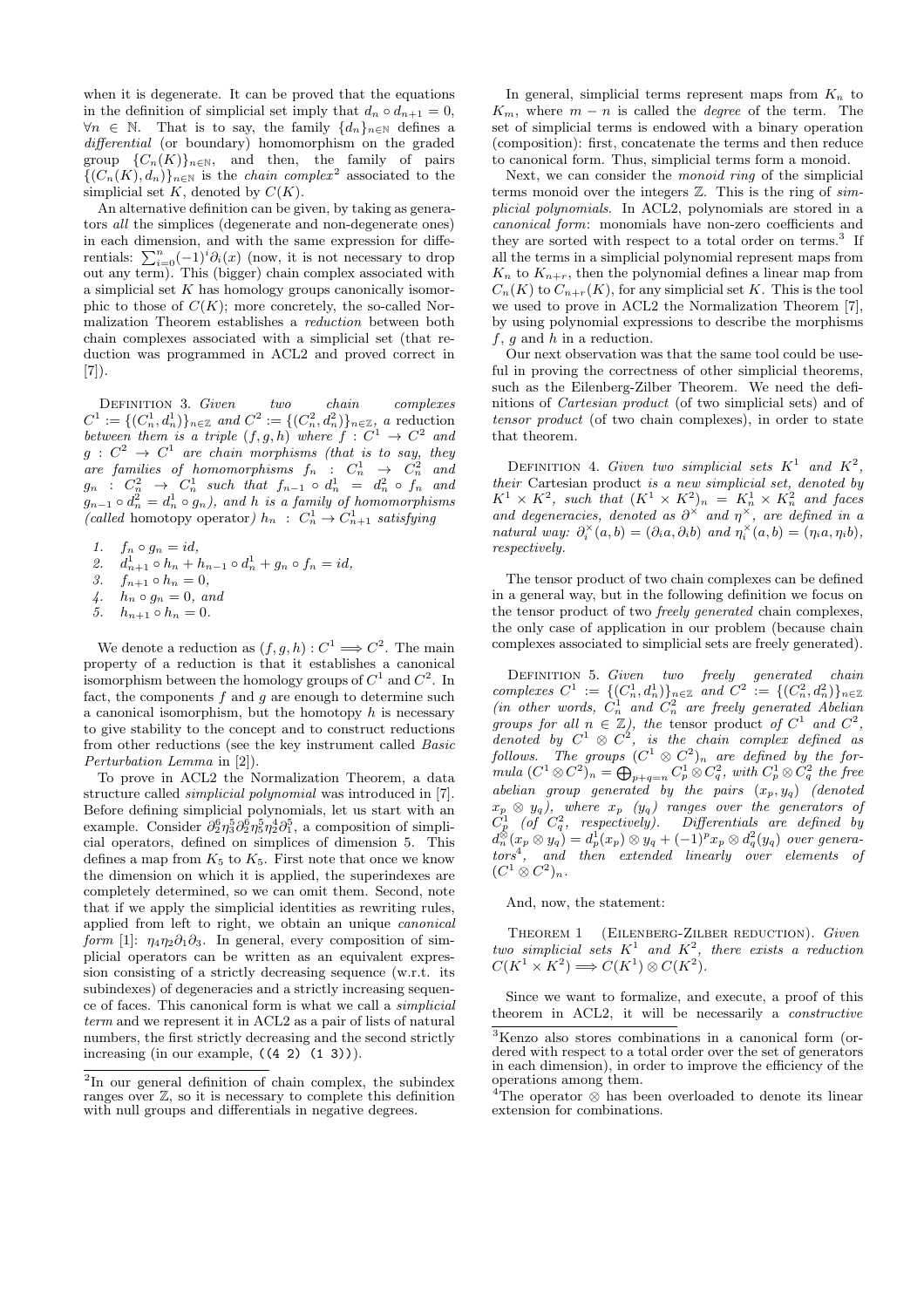proof, providing explicitly the triple of the reduction<sup>5</sup>. Then, we need to consider mappings with the shape  $t : \mathbb{Z}[K_p^1 \times K_q^2] \to \mathbb{Z}[K_{p'}^1 \times K_{q'}^2]$ , where  $K^1$  and  $K^2$  are simplicial sets. Following the same ideas as above, we can represent such a transformation  $t$  as a polynomial over *pairs* of simplicial terms. We called it a bivariate simplicial polynomial, and we explain the formalization of that notion in ACL2 in the next section.

# 3. BIVARIATE SIMPLICIAL POLYNOMIALS

As we have said, the basic components of the reduction homomorphisms in the Eilenberg-Zilber theorem are mappings from  $\mathbb{Z}[K_p^1 \times K_q^2]$  to  $\mathbb{Z}[K_{p'}^1 \times K_{q'}^2]$ . More concretely, these morphisms can be expressed as linear combinations of pairs of compositions of faces and degeneracies. To have a faithful formalization of the standard presentation of the theorem, these morphisms will have to be defined as functions in the ACL2 logic (and in fact that will be our approach in Subsection 5.2). Nevertheless, it turns out that most of the reasoning applied to prove the theorem is carried out viewing those pairs of compositions of simplicial operators (and their linear combinations) as symbolic expressions, and operating on them following certain rules derived from the simplicial identities. This is the point of view we adopt in this section, where we present what we call *bivariate* simplicial polynomials<sup>6</sup>, linear combinations of pairs of compositions of simplicial operators; they are a representation of morphisms as symbolic expressions built using lists and natural numbers. In ACL2, the bivariate simplicial polynomials are stored in a canonical form: every component has to be a non-zero coefficient and they are sorted with respect to a total order on pairs of simplicial terms. We have defined the function psp-p that checks if an expression is a bivariate simplicial polynomial in this canonical form. For example, as the simplicial term  $\eta_3\partial_1\partial_2$ is represented by the two element list  $(3)$   $(1 2)$  and the simplicial term  $\eta_1\partial_0$  by the list ((1) (0)), then the pair of simplicial terms  $(\eta_3 \partial_1 \partial_2, \eta_1 \partial_0)$  is represented by the two element list  $(((3) (1 2)) ((1) (0))$ , and the linear combination of pairs of simplicial terms  $q_1 = 3 \cdot (n_3 \partial_1 \partial_2, n_1 \partial_0)$  –  $2·(\eta_4\eta_2\partial_3, \partial_0\partial_1)$  by the list ((3 (((3) (1 2)) ((1) (0))))  $(-2 (( (4 2) (3)) (() (0 1)))))$ .

We define componentwise the composition of pairs of simplicial terms. Then, we also define on polynomials the operations of addition, composition and scalar (integer) product, formalizing the corresponding operations on the functions they represent. For example, the composition of  $q_1$  above and  $2\cdot(\eta_2\partial_1,\eta_0\partial_1)-(\eta_4\eta_2,\partial_0\partial_1)$  is the polynomial  $6·(\eta_3\partial_1\partial_2,\eta_1\partial_1)-3·(\eta_3\eta_2\partial_1,\eta_1\partial_0\partial_1\partial_2)-4·(\eta_4\eta_2\partial_1,\partial_0\partial_1)+$  $2 \cdot (\eta_5 \eta_4 \eta_2, \partial_0 \partial_1 \partial_2 \partial_3)$ , a result we obtain applying composition of pair of simplicial terms, distributing with respect to the sums and obtaining again a linear combination in canonical form. We defined in ACL2 three functions add-psp-psp,

cmp-psp-psp and scl-prd-psp, respectively implementing addition, composition and scalar product on simplicial polynomials. We will denote these operations as  $p_1 + p_2$ ,  $p_1 \cdot p_2$ and  $k \cdot p$ , respectively. We also denote **0** the zero polynomial (represented by the empty list in ACL2) and  $id$  the identity polynomial (that is a polynomial with only one pair of terms; each of these terms has empty lists of faces and degeneracies).

If we denote by  $\mathcal{P}^{\times}$  the set of bivariate simplicial polynomials (that is, the set characterized by the function psp-p), we proved in ACL2 that  $(\mathcal{P}^{\times}, +, \cdot)$  is a ring, with **0** being its identity with respect to addition and  $id$  the identity with respect to composition. For example, this is one of the properties proved, establishing right distributivity<sup>7</sup>:

THEOREM: cmp-psp-psp-add-psp-psp-distributive-r  $(\boldsymbol{p}_1 \in \mathcal{P}^\times \,\wedge\, \boldsymbol{p}_2 \in \mathcal{P}^\times \,\wedge\, \boldsymbol{p}_3 \in \mathcal{P}^\times)$  $\rightarrow \boldsymbol{p}_1\cdot(\boldsymbol{p}_2+\boldsymbol{p}_3)=(\boldsymbol{p}_1\cdot\boldsymbol{p}_2)+(\boldsymbol{p}_1\cdot\boldsymbol{p}_3)$ 

Some of these ring properties are not trivial to prove due to the fact that all these operations return its result in canonical form (see details in [8]). Nevertheless, note that the main advantage of requiring canonical forms is that we easily can check if two given polynomials represent the same function: just check if they are syntactically equal.

#### 4. DERIVATIVES

We can use the bivariate simplicial polynomials to formalize the maps in the proof of the Eilenberg-Zilber Theorem. For instance, we can define the differential in the Cartesian product. First, let  $\partial_i^{\times}$  denote the pair of simplicial terms  $(\partial_i, \partial_i)$  considered as a particular case of polynomial. Then, we can introduce the following function cartesiandiff that recursively defines  $d_n^{\times}$ , the polynomial representing the differential in the Cartesian product<sup>8</sup>:

Definition:  $[\boldsymbol{d}_n^{\times}]$ cartesian-diff $(n) :=$ if  $n \notin \mathbb{N}^+$  then  $\partial_0^{\times}$ else  $(-1)^n\cdot \partial^\times_n$  + cartesian-diff $(n-1)$ 

For example,  $\mathbf{d}_3^{\times}$  is the polinomial  $(\partial_0, \partial_0) - (\partial_1, \partial_1)$  +  $(\partial_2, \partial_2) - (\partial_3, \partial_3).$ 

The most difficult morphism in the Eilenberg-Zilber Theorem is the one corresponding to  $h$ , the homotopy. Due to historical reasons this arrow is called *Shih* morphism [14]. To define polynomials representing Shih, we are going to define an operation on polynomials called derivative [12]. Given a simplicial term  $\eta_{i_1} \dots \eta_{i_k} \partial_{j_1} \dots \partial_{j_l}$ , its derivative is the simplicial term obtained inceasing by one the indexes of its operators, that is:  $\eta_{i_1+1} \dots \eta_{i_k+1} \partial_{j_1+1} \dots \partial_{j_l+1}$ . This operation is extended componentwise to pairs of simplicial terms, and by linearity, to polynomials. In our formalization, derivative-psp $(p)$  implements the derivative of a psp  $p$  (we will denote it as  $p'$ ). We can prove that the derivative is coherent regarding the operations of the polynomial ring, as stated by the following properties:

<sup>&</sup>lt;sup>5</sup>There are more general versions of the Eilenberg-Zilber theorem (see [10]); but the formalization of those general versions seems harder than the task we undertake in our work

<sup>&</sup>lt;sup>6</sup>Multivariate polynomials would appear if we extend the Eilenberg-Zilber reduction to any number of factors:  $C(K^1 \times \ldots \times K^m) \Longrightarrow C(K^1) \otimes \ldots \otimes C(K^m)$ . The generalization is straightforward, even if the formalization could become a bit cumbersome.

<sup>7</sup> In this and other statements, we adapt notations for the sake of readability, but they are the exact translation of ACL2 expressions; see [8].

<sup>&</sup>lt;sup>8</sup>Note the expression between square brackets in the first line of the definition; in general, this will be the way we will show how a function will be denoted subsequently.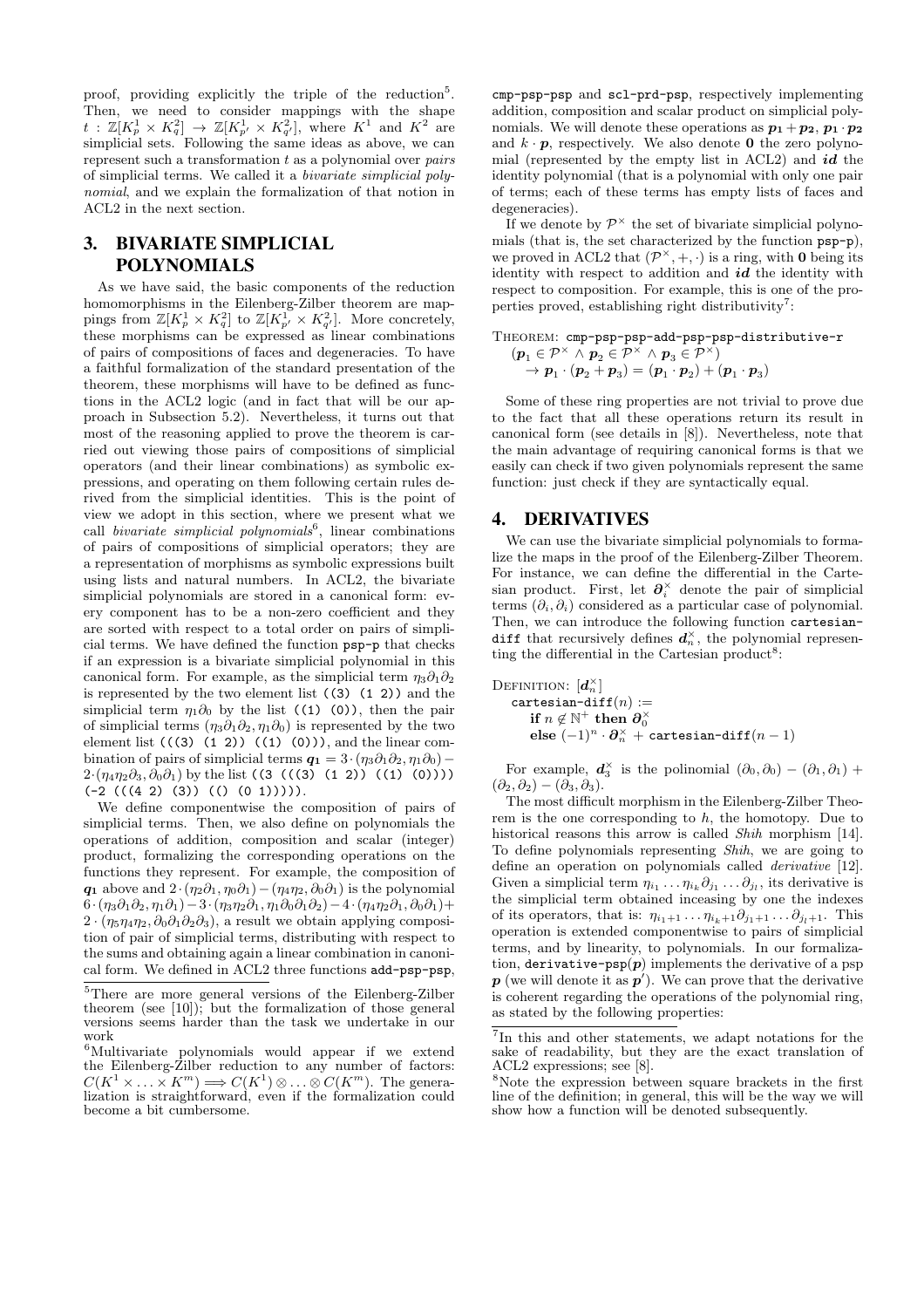THEOREM: derivative-psp-add-psp-psp  
\n
$$
p_1 \in \mathcal{P}^{\times} \land p_2 \in \mathcal{P}^{\times} \rightarrow (p_1 + p_2)' = p'_1 + p'_2
$$
\nTHEOREM: derivative-psp-cmp-psp-psp  
\n
$$
p_1 \in \mathcal{P}^{\times} \land p_2 \in \mathcal{P}^{\times} \rightarrow (p_1 \cdot p_2)' = p'_1 \cdot p'_2
$$

THEOREM: derivative-psp-scl-prd-psp  $\boldsymbol{p} \in \mathcal{P}^{\times} \wedge \ \ k \in \mathbb{Z} \ \rightarrow (k \cdot \boldsymbol{p})^{\prime} = k \cdot \boldsymbol{p}^{\prime}$ 

To prove these properties, we have to deal with how adding one to the subindexes of the simplicial operators affects the ring operations, taking into account that the polynomials are in canonical form. In particular, to prove the property derivative-psp-cmp-psp-psp, we needed two main lemmas.

First, we showed that the derivative distributes over composition of simplicial terms; recall that when we compose simplicial terms, they are returned in canonical form, and that canonical form is obtained exhaustively rewriting with the simplicial identities. Thus, the property on terms is a consequence of the fact that the simplicial identities are preserved if we add one to the subindexes. The second lemma deals with the ordering on terms needed for a polynomial to be considered in canonical form. We proved that this ordering is preserved by the derivative operation.

Note that these two lemmas were "suggested"by the ACL2 theorem prover, in a way we will explain now. Although the prover is automatic in the sense that there is no user interaction once a proof attempt starts, we can say that ACL2 is interactive in a wider sense. If a proof attempt fails, one can inspect the output, trying to guess in which point the prover digresses from the intended proof one has in mind. Usually this happens because it needs previously proved results that, used as simplification rewrite rules, would lead the prover to a successful proof.

In the case of the derivative of a composition, the two main lemmas mentioned above were suggested by inspecting failed proof attempts. In turn, to prove these two lemmas, several sublemmas were suggested about how derivatives affect to the canonical form of a simplicial term. Carrying out proofs in this way, the user provides the prover a collection of lemmas that finally let it to prove the intended lemma, only using induction and simplification. This is a standard way to interact with ACL2, called The Method [6] by the authors of the system. In the development of the formal proof of the Eilenberg-Zilber theorem, we followed The Method.

Finally, having defined derivatives, the function  $\text{SH-pol}(n)$ obtains the corresponding polynomial representing the Shih homomorphism in dimension  $n$ :

```
DEFINITION: [\boldsymbol{S}\boldsymbol{H}_n]SH-pol(n) :=if n \notin \mathbb{N}^+ then 0
           else -1 · ((SH-po1(n − 1))' +
                                (\sum_{i=0}^n \boldsymbol{E M L}_{n-i,i} \cdot \boldsymbol{A W}_{n,i})' \cdot \boldsymbol{\eta}_0^{\times})
```
where  $\boldsymbol{A}\boldsymbol{W}$  and  $\boldsymbol{E}\boldsymbol{M}\boldsymbol{L}$  are the polynomials associated with the morphisms  $f$  and  $g$ , respectively, in the Eilenberg-Zilber reduction (see [14] for details), and  $\eta_0^{\times}$  is the polynomial  $(\eta_0, \eta_0).$ 

# 5. EXECUTING AND EVALUATING POLYNOMIALS

Simplicial polynomials can be dealt with in two ways: as symbolic expressions, which can be handled by means of algorithms; and as codes for morphisms, which can be evaluated over chains of simplices. We will see now that both kinds of manipulations are useful for certified computing.

## 5.1 Simplifying and executing

The first point of view is very useful when proving properties, as we showed in the previous section. Identities between simplicial polynomials can be used as simplification rules for ACL2, in such a way that automation can be increased in proofs.

But we can use simplicial polynomials to help proofs in another way. Because ACL2 is also a programming environment, we can *execute* the recursive definitions, as that of  $SH$  in the previous section. Then we can also execute the expressions involved in statements. This could give us experimental insights about how proving the theorem, as well as guide us to the statement of new lemmas needed in the development. In fact, it has been the case in several of the most complicated parts of the mechanized proof of the Eilenberg-Zilber theorem. Let us illustrate these ideas with an example, only involving the Shih operator.

First, we can compute the explicit expression of  $SH$  for some (small) values of the dimension  $n$ .

```
ACL2 !>(sh-po1 4)((-1 ((0) ())(4321) (123))))(1 (((1) ()) ((4 3 2) (2 3))))
(1 (((1 0) (4)) ((4 3 2) (1 2))))(-1 (((2) ()) ((43) (3))))
```

```
(-1 ((2 0) (4)) ((4 3 1) (1 2))))(1 (((2 1) (4)) ((4 3) (2))))(-1 (( (2 1 0) (3 4)) ((4 3) (1))))(1 (((3) ()) ((4) ()))
(1 (((3 0) (4)) ((4 2 1) (1 2))))(-1 (((3 1) (4)) ((4 2) (2))))
(1 (((3 1 0) (3 4)) ((4 2) (1))))(1 ((3 2) (4)) ((4) ())(-1 (((3 2 0) (3 4)) ((4 1) (1))))
(1 (((3 2 1) (3 4)) ((4) ()))(1 (((3 2 1 0) (2 3 4)) ((4) ()))(-1 (( (4 0) (4)) ((3 2 1) (1 2))))(1 (((4 1) (4)) (3 2) (2))))(-1 (((4 1 0) (3 4)) ((3 2) (1))))
(-1 (((4 2) (4)) ((3) ())))
(1 (((4 2 0) (3 4)) ((3 1) (1))))(-1 (( (4 2 1) (3 4)) ((3) ())))(-1 (((4 2 1 0) (2 3 4)) ((3) ())))
(1 (((43) (4)) ((3) ())))(-1 (((4 3 0) (3 4)) ((2 1) (1))))
(1 (((431) (34)) ((2) ())))(1 (((4 3 1 0) (2 3 4)) ((2) ()))(-1 (((4 3 2) (3 4)) ((2) ()))(-1 (((4 3 2 0) (2 3 4)) ((1) ())))
(1 (((4 3 2 1) (2 3 4)) ((1) ())))
(-1 (((4 3 2 1 0) (1 2 3 4)) ((0) ()))
```
Note that some of the pairs in the result are representing degenerate operators, that is, they produce degenerate simplices when they are evaluated over chains of simplices. In the Cartesian product, this means that they have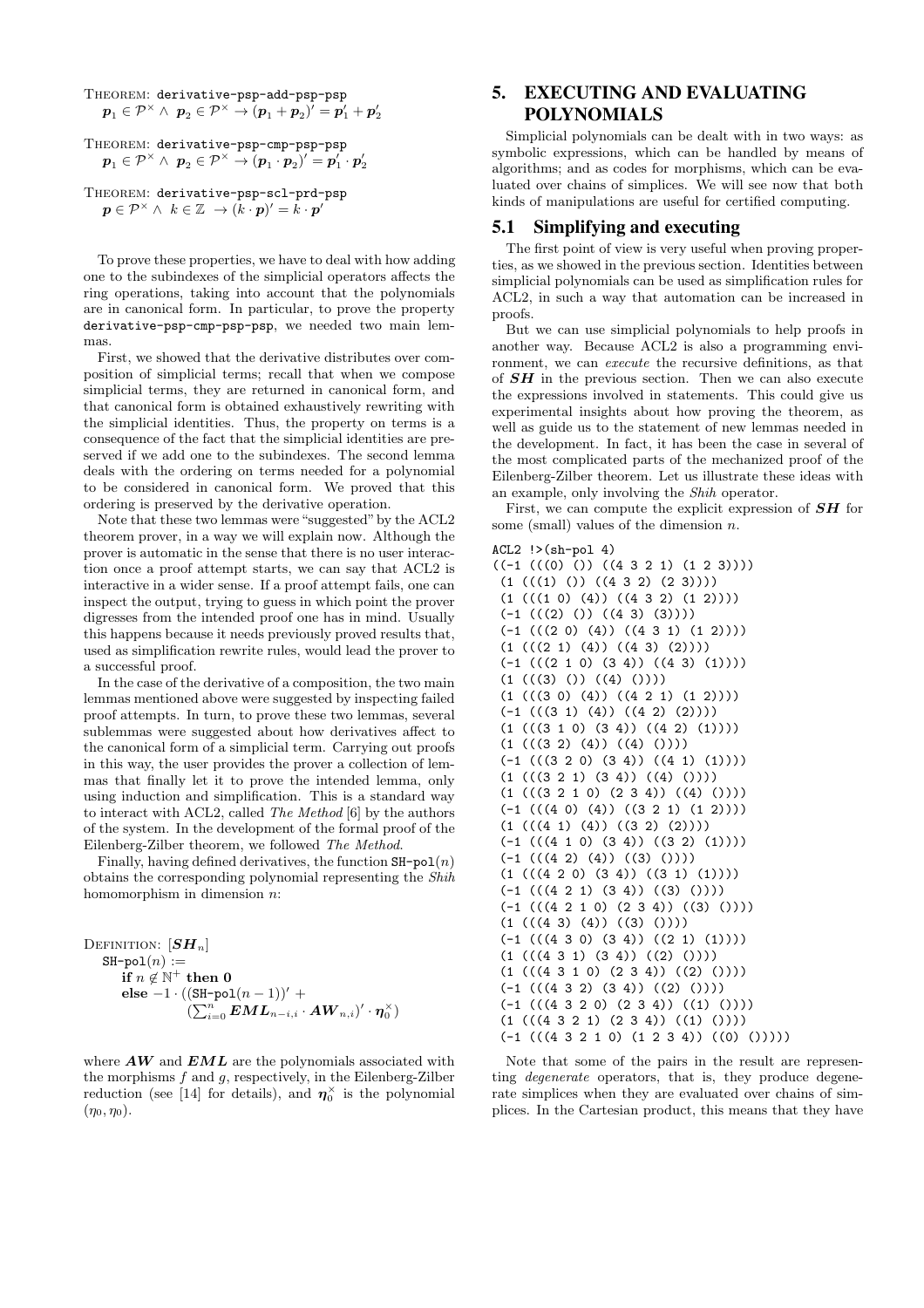a common index in the degeneracy list of each simplicial term in the pair. With our syntax, they are detected because there is a common integer in the first list of each simplicial term. For instance, in the last simplicial term  $((4 3 2 1 0) (1 2 3 4)) ((0) ()$ ) the index 0 is present in (4 3 2 1 0) and (0). As bivariate simplicial polynomials, the degenerate pairs are kept, but they are eliminated later in a normalization process because the morphisms they represent always produce degenerate simplices.

By examining the previous expression, the ocurrence of shuffles can be expected, as foreseen in the formula presented in [14]. A  $(p, q)$ -shuffle  $(\alpha_1, \ldots, \alpha_p, \beta_1, \ldots, \beta_q)$  is a permutation of the set  $\{0, 1, \ldots, p + q - 1\}$  such that  $\alpha_i < \alpha_{i+1}$ and  $\beta_j < \beta_{j+1}$ , when  $i = 1, ..., p - 1$  and  $j = 1, ..., q - 1$ . Let us look for such shuffles in the two first monomials of the previous expression. The first monomial is  $(-1$  (((0) ()) ((4 3 2 1) (1 2 3)))). After the coefficient  $-1$ , we have a pair of terms: the first one is  $(0)$  ()), denoting a term with only a degeneracy  $\eta_0$  and no faces; and the second one is  $((4 3 2 1) (1 2 3))$  with  $\eta_4 \eta_3 \eta_2 \eta_1$  in the degenerate part. Here we find the  $\eta_4 \eta_3 \eta_2 \eta_1$  in the degenerate part.  $(1, 4)$ -shuffle  $((0), (1, 2, 3, 4))$ . In the second monomial,  $(1 ((1) ()) ((4 3 2) (2 3))))$ , we find the first derivative (the level of derivation is determined by the smallest degenerate index in the first term) of the  $(1, 3)$ -shuffle  $((0), (1, 2, 3))$ . By carefully examining the results of execution, new organizations of the formula presented in [14] can be found, that can be helpful when proving some properties of morphisms.

For instance, the morphism Shih must satisfy condition (5) in the definition of a reduction (that is to say,  $h \circ h = 0$ ). Since the Eilenberg-Zilber theorem is stated in terms of the normalized chain complex, this means that the composition of SH with itself must give always degenerate terms. We can compute that composite for particular cases:

```
ACL2 !>(cmp-psp-psp (sh-pol 3) (sh-pol 2))
((-1 ((2 1 0) (2)) ((3 1) ()))(1 ((3 1 0) (2)) ((2 1) ()))(-1 (((3 1 0) (2)) ((3 2) ()))(-1 (( (3 2 0) (2)) ((2 1) ())))(1 ((3 2 0) (2)) ((3 1) (1))(1 ((3 2 1) (2)) ((2 1) ())))(-1 (((3 2 1) (2)) ((3 1) ())))(1 (((3 2 1 0) (1 2)) ((1 0) ()))(-1 (((3 2 1 0) (1 2)) ((2 0) ())))
 (1 (((3 2 1 0) (1 2)) ((3 0) ()))
```
It can be checked that, as foreseen, all the terms are denoting degenerate simplices in the Cartesian product, because there is always a common integer in the first list of each simplicial term.

Thus, by inspecting those expressions, we can test that the property holds, and even better, we can establish conjectures to organize the general proof of the property.

## 5.2 Evaluating

In order to interpret a simplicial polynomial as a morphism between chain complexes, we need to represent in ACL2 chain complexes (associated with simplicial sets) and then define how symplicial polynomials can be evaluated on chains of simplices. Finally, in order to get an executable function (corresponding to a simplicial polynomial) we need to instantiate generic simplicial sets (appearing in the proofs) to concrete ones.

Let us first deal with how we represent simplicial sets. Note that a simplicial set is characterized by a set  $K$  and families of functions (faces and degeneracies) satisfying certain properties. Since the Eilenberg-Zilber theorem is about any two simplicial sets, we have to introduce them in a completely generic way. Although in ACL2 the usual way to introduce functions in the logic is by the definition principle (using defun), it also provides the encapsulation principle (using encapsulate), which allows to introduce functions in the logic without defining them completely, only stating about them some assumed properties [6].

In our formalization, a generic simplicial set is defined by means of three functions K, d and n. The function K is a predicate of two arguments, with the intended meaning that  $K(n,x)$  holds when  $x \in K_n$ . Faces and degeneracies are represented, respectively, by the functions d and n, both with three arguments. The idea is that  $d(m,i,x)$  and  $n(m,i,x)$ respectively represent  $\partial_i^m(x)$  and  $\eta_i^m(x)$ . These three functions are introduced using encapsulate, only assuming about them well-definedness and the simplicial identities. For example, the following are the assumptions corresponding respectively to the well-definedness of d and the first simplicial identity:

Assumption: d-well-defined

$$
(x \in K_m \land m \in \mathbb{N}^+ \land i \in \mathbb{N} \land i \leq m) \to \partial_i^m(x) \in K_{m-1}
$$

Assumption: simplicial-id1

 $(x \in K_m \wedge m, i, j \in \mathbb{N} \wedge j \leq i \wedge i < m \wedge 1 < m)$  $\rightarrow \partial_i^{m-1}(\partial_j^m(x)) = \partial_j^{m-1}(\partial_{i+1}^m(x))$ 

We omit here the rest of the assumptions (i.e., well-definedness of n and the rest of the simplicial identities), since they are stated in an analogous way.

As for the formalization of chains of simplices, since they are formal linear combinations of non-degenerate simplices, it is quite natural to represent them as lists of pairs of an integer coefficient and a non-degenerate simplex. As with polynomials, we consider chains in canonical form (as Kenzo does; see footnote 3): we do not allow zero coefficients and we require the pairs to be increasingly ordered with respect to a strict ordering on simplices. The following function scn-p defines chains in a given dimension  $n$ . It uses the auxiliary functions ssn-p, which recognizes pairs of a nonnull integer and a non-degenerate simplex, and ssn-< which defines the lexicographic strict order between such pairs:

```
DEFINITION: [c \in C_n(K)]\texttt{scn-p}(n,c) :=if endp(c) then c = \textbf{nil}elseif endp(\texttt{rest}(c))
           then ssn-p(n,first(c)) \wedge rest(c) = nil
       else ssn-p(n,first(c)) \wedgessn-\leq (n, \text{first}(c), \text{second}(c)) ∧
              \texttt{scn-p}(n,\texttt{rest}(c))
```
We also define addition of chains, and the scalar product of an integer and a chain. These operations act on chains in the canonical form described above, and return chains also in canonical form. We proved that the set of chains of a given dimension is an Abelian group with respect to addition, where the identity is represented by the empty list.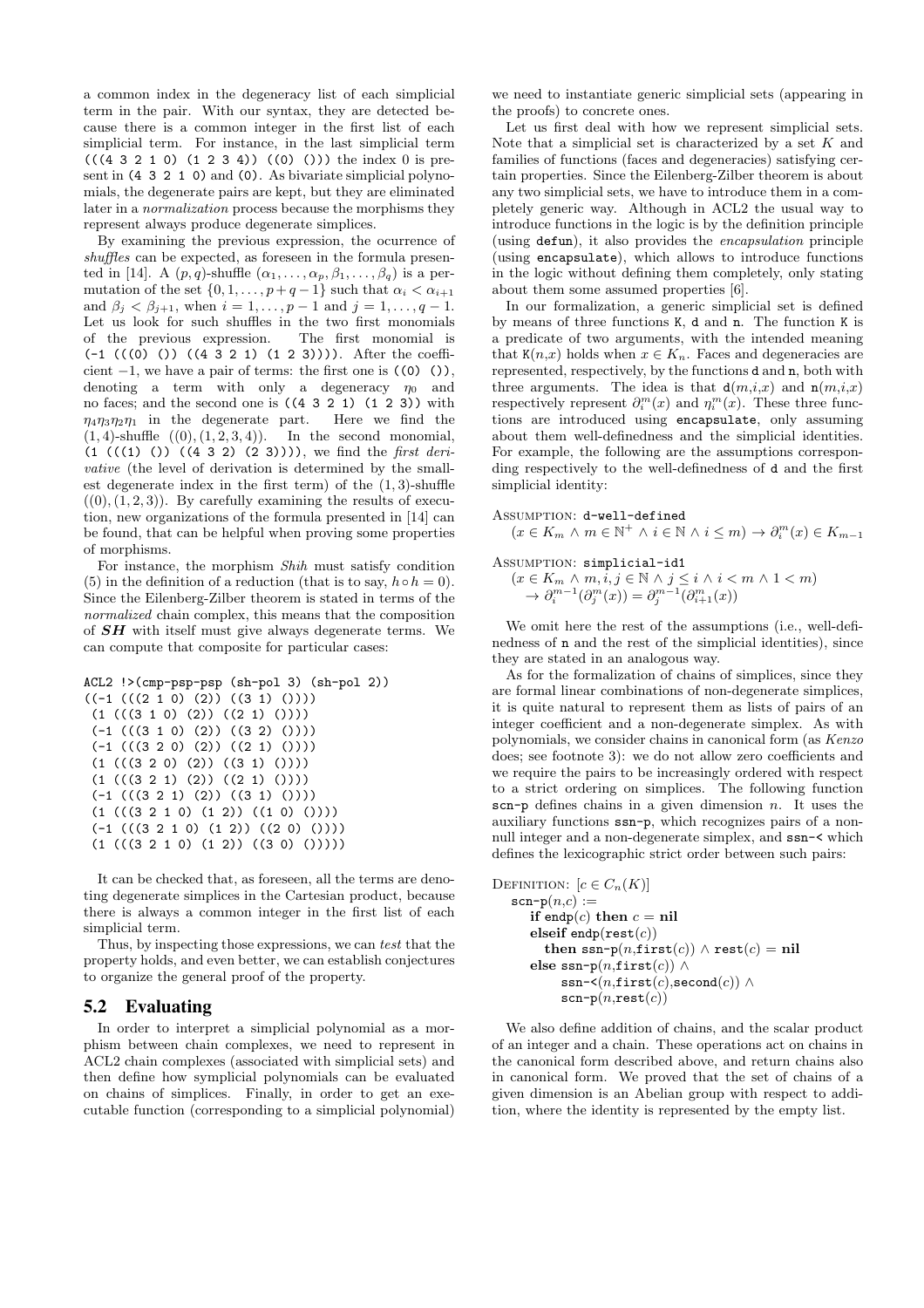Now, we have to formally specify the functional interpretation of a polynomial. That is, we define an ACL2 function such that given a polynomial and a chain of pairs of simplices of a given dimension, it computes the result of evaluating the function that the polynomial is supposed to represent, on the given chain.

First, we have to define some well-formedness conditions on polynomials. Think for example in the following simplicial term:  $\eta_5\eta_1\partial_3$ . This term cannot be interpreted as a function on  $C_4(K)$ , regardless of the simplicial set K, because in such case,  $\eta_5$  would have to be applied to a simplex in  $C_4(K)$ , which is not possible. Nevertheless, it makes sense to apply it to any chain of dimension  $n \geq 5$ . We will say that a simplicial term is valid for dimension m, when interpreted as composition of simplicial operators, can be applied to any simplex of dimension m. Another notion to take into account is what we called previously the degree of a term: if a term is valid for n and it represents a function from  $K_n$ to  $K_m$ , its degree is  $m - n$  (for example, the degree of the previous term is 1). Extending these concepts to pairs, we will say that a pair of simplicial terms  $(t_1, t_2)$  is valid for dimension  $(m_1, m_2)$  with degree  $(i_1, i_2)$  if  $t_i$  is valid for  $m_i$ and with degree  $j_i$   $(i = 1, 2)$ . We say that a polynomial is well-formed for dimension  $(m_1, m_2)$  if all its terms are valid for that dimension and with the same degree. The degree of a polynomial is the common degree of its terms.

Well-formed polynomials for dimension  $(m_1, m_2)$  represent valid morphisms whose evaluation can be defined on  $\mathbb{Z}[K_{m_1}^1 \times K_{m_2}^2]$ , where  $K^1$  and  $K^2$  are simplicial sets. We have defined in ACL2 a function  $eval-psp(p,m_1,m_2,c)$  that computes the result of evaluating a polynomial  $p$  on a linear combination c of pairs of simplices of dimension  $(m_1, m_2)$ . This function does not remove degenerate simplices because this property is different if the result is in the Cartesian product or in the tensor product, but the evaluation is the same in both. We also proved that **eval-psp** is a homomorphism on the ring of polynomials. For example, under the corresponding well-formedness conditions, the evaluation of the composition of two polynomials is equal to the composition of the evaluations of the polynomials, and analogously for addition and scalar product. This is proved in a similar way as it is described in [7] for "univariate" simplicial polynomials.

Finally the definition of the SH function from the corresponding polynomial is as follows  $(SH_n$  is a function from  $C_n(K^1 \times K^2)$  to  $C_{n+1}(K^1 \times K^2)$ . We can prove that the polynomial  $SH_n$  defined at the end of Section 4, is wellformed for dimension  $(n, n)$ , with degree  $(1, 1)$ . So it is valid to define  $SH_n$  on a given chain, as first evaluating  $SH_n$ on the chain and then eliminate degenerate addends with respect to the Cartesian product (the function Fx-norm is in charge of eliminating these degenerate elements)

DEFINITION: 
$$
[SH_n(c)]
$$
  
SH(n,c) :=  $\text{Fx-norm}(n+1,\text{eval-psp}(SH_n,n,n,c))$ 

Therefore, we have obtained a function SH from the simplicial polynomial associated with the morphism Shih. Nevertheless, it is not still executable, because proofs are carried out on generic simplicial sets, ensuring the properties are true for any two simplicial sets. In order to get running examples, we instantiate the previous generic theory over two concrete simplicial sets, proving all the assumptions that have been set on the generic simplical sets. As

an example, we use the *standard simplex*  $\Delta$  [10]. This simplicial set has some universal properties, since the simplicial identities are the unique constraints in it. In particular, any generic formula relating simplicial equalities will be faithfully drawn on  $\Delta$  (see [10]). The definition of this simplicial set is the following: simplices in  $\Delta$  are non-decreasing lists of natural numbers (lists of length  $n + 1$  if we are in dimension  $n$ ; a face of index i consists in erasing the element at position  $i$ ; and a degeneracy of index  $i$  consists in repeating the element at position  $i$  in the list.

#### 5.3 An example

Once the proof of the Eilenberg-Zilber theorem has been instantiated on the standard simplex  $\Delta$ , we can run the different morphisms. We concentrate on the Shih morphism, being the more complex one. Furthermore, we can make computing Kenzo in the same examples, and then compare both results. Even if the data structures used in our implementation are different from that of Kenzo, and consequently the algorithms are also different, in essence both implementations are based on the same definition of the triple of the reduction.

The test is running over the Cartesian product  $\Delta \times \Delta$ , and then applied over the chain with only one component, with coefficient 1 and generator  $((0, 1, \ldots, n), (0, 1, \ldots, n)),$ belonging to  $C_n(\Delta \times \Delta)$ . Next we include the chain obtained by ACL2, in the case  $n = 4$ .

#### ACL2 !>(SH 4 (Delta1 4))

Let us interpret some of the components of this expression. The first one is (1 ((0 0 0 0 0 1) (0 1 2 3 4 4))). That means that the operator  $(\eta_3\eta_2\eta_1\eta_0\partial_2\partial_3\partial_4, \eta_4)$ has been applied to ((0 1 2 3 4) (0 1 2 3 4)). And this corresponds to the bivariate simplicial monomial  $(1$   $(((3 2 1 0) (2 3 4)) ((4) ()))$  which appears in the expression obtained by executing (sh-pol 4) in Subsection 5.1. It is the same for the rest of monomials, except